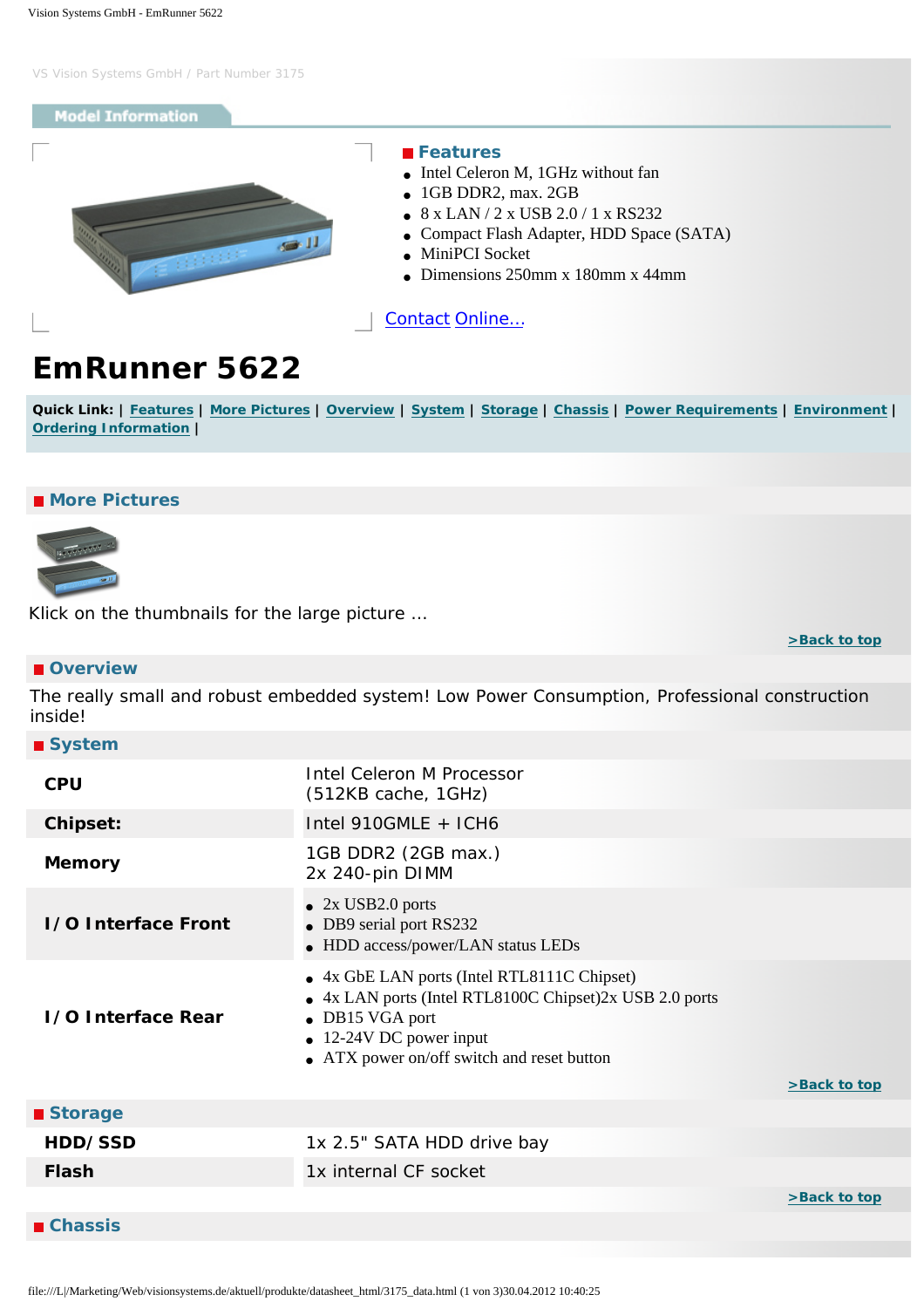<span id="page-1-2"></span><span id="page-1-1"></span><span id="page-1-0"></span>

| Construction              | Aluminium chassis with fanless design                                                                               |              |
|---------------------------|---------------------------------------------------------------------------------------------------------------------|--------------|
| <b>Expansion slot</b>     | 1x miniPCle                                                                                                         |              |
| <b>Dimensions</b>         | 250 x 180 x 44 mm                                                                                                   | >Back to top |
| <b>Power Requirements</b> |                                                                                                                     |              |
| <b>DC</b>                 | 12V - 24V DC on-board power support                                                                                 |              |
| <b>AC</b>                 | 19V, 60W external power adapter                                                                                     |              |
|                           |                                                                                                                     | >Back to top |
| <b>■ Environment</b>      |                                                                                                                     |              |
| <b>Operating Temp.</b>    | $0^{\circ}$ C - 50 $^{\circ}$ C                                                                                     |              |
| <b>Storage Temp.</b>      | $-20^{\circ}$ C $-80^{\circ}$ C                                                                                     |              |
|                           |                                                                                                                     | >Back to top |
| Ordering Information      |                                                                                                                     |              |
| Part number               | 3175<br>EmRunner 5622                                                                                               |              |
| <b>Packing list</b>       | EmRunner 5622 Embedded System<br>(incl. CPU 1GHz, 1GB DDR2 RAM)<br>Power supply<br>Driver CD, English documentation |              |
|                           |                                                                                                                     | >Back to top |